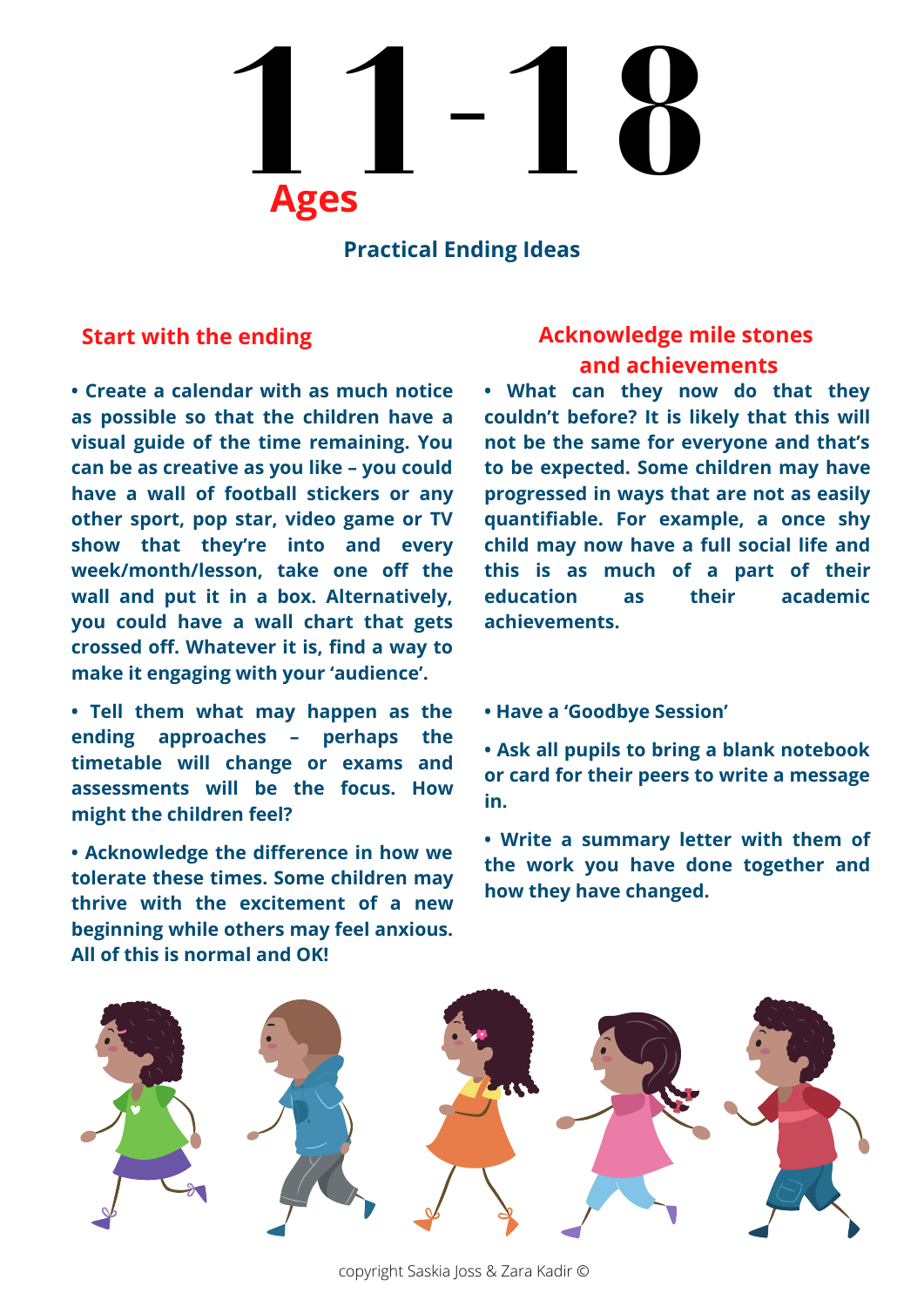#### **Say "Hello" as well as "Goodbye"**

**• What new beginnings are there to look forward to or prepare for? Some of the children will be given new autonomy and freedom which is both exciting and scary. Will they be travelling independently to and from school or responsible for their own meals? Address their concerns with a message of empowerment!**

#### **Crowd source a playlist**

**• Ask everyone from your class to write down a song that sums up their year or has a message they relate to and put together a playlist for the last week/day. Perhaps you could find the time to discuss why they chose that particular song?**

#### **Get old faces back in!**

**For those that are finishing school for good or moving from primary to secondary, it is nice to get old teachers back to say goodbye. This is the end of an era not just a school year and some of those old faces will have had a long-lasting, sometimes lifechanging impact.**

**Your brain creates feel good chemicals**

**Gaba is our body's natural anti-anxiety hormone, lots of play helps our brain to fill us up with this one!**

**Oxytocin is a happy hormone that the brain releases when we have a human connection, especially physical contact, so get in lots of hugs!**

**Did you know that stroking your family pet can help release dopamine, the brain's happy hormone? This hormone also helps us concentrate which, in turn, helps us achieve more and feel better about ourselves! Now, where's my guinea pig… BDNF helps our brains to stay strong and healthy, a bit of rough play can support good mental health, who knew a good old fashion**

**pillow fight could keep us young!**